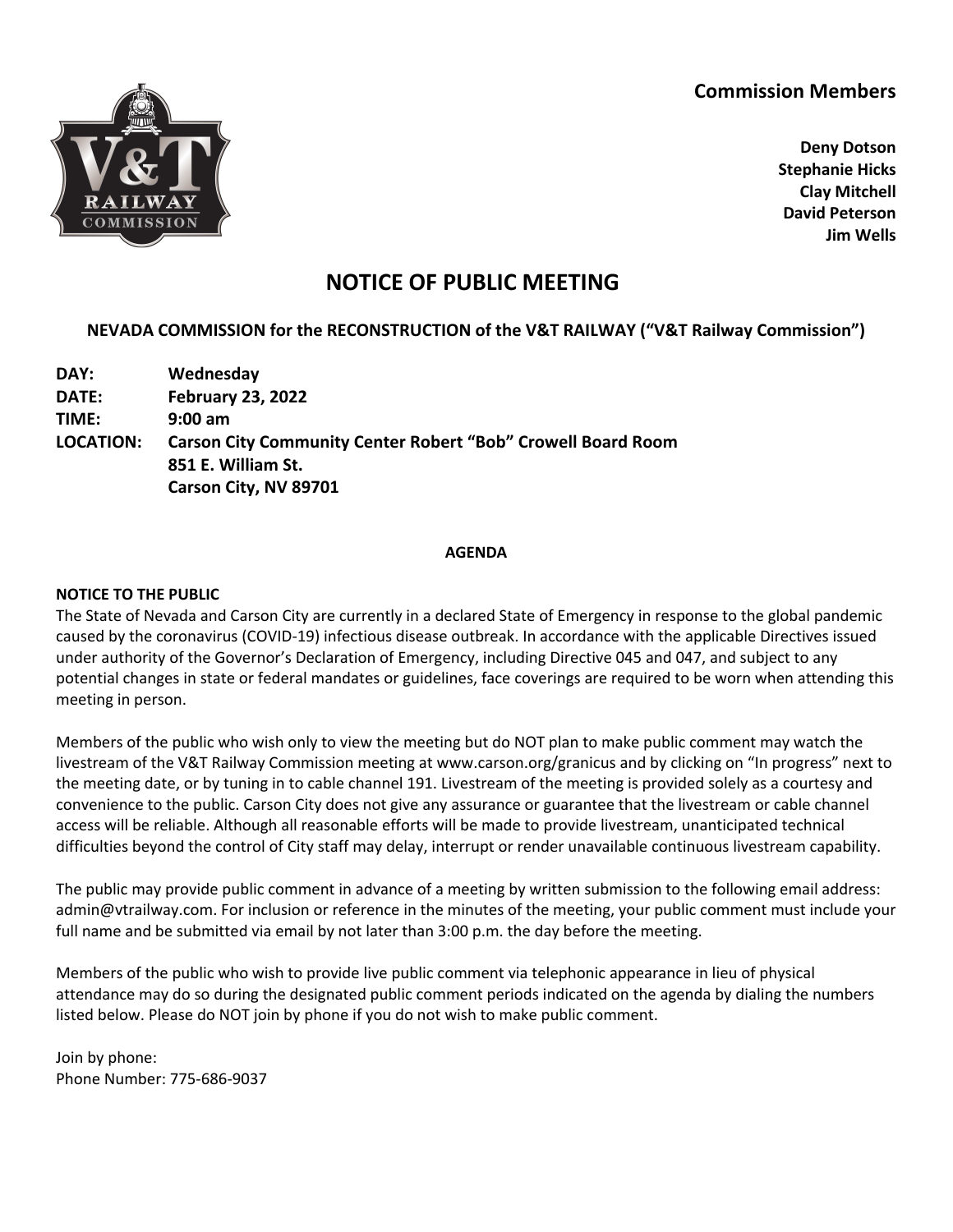#### **1. ROLL CALL AND DETERMINATION OF A QUORUM**

#### **2. PLEDGE OF ALLEGIANCE**

- **3. PUBLIC COMMENT:\*\*** The public is invited at this time to comment on and discuss any topic that is relevant to or within the authority of this public body.
- **4. FOR POSSIBLE ACTION:** Approval of Minutes of the January 26, 2022, meeting.

#### **CONSENT AGENDA**

All matters listed under the consent agenda are considered routine and may be acted upon by the V&T Railway Commission (V&T) with one action and without an extensive hearing. Any member of the commission may request that an item be taken from the consent agenda, discussed and acted upon separately during this meeting. The chairman or the vice chairman retains discretion in deciding whether or not an item will be pulled off the consent agenda.

- **6. FOR POSSIBLE ACTION:** Discussion and possible action regarding approval of the V&T statement of accounts payable checks paid January 1 – 31, 2022. – Jim Wells (admin@vtrailway.com) *Staff summary: The V&T Commission will review the invoice listing for accounts payable checks totaling \$324,072.24, paid January 1 – 31, 2022.*
- **7. FOR POSSIBLE ACTION:** Discussion and possible action regarding approval of the adjusted V&T FY21/22 budget report, period ending January 31, 2022. – Jim Wells (admin@vtrailway.com) *Staff summary: The V&T Commission will review a comparative statement of adjusted revenue totaling \$1,052,187.96, expenses totaling \$821,454.32 and make a determination whether they approve of the report.*

#### **(END OF CONSENT AGENDA)**

#### **8. ITEM(S) PULLED FROM THE CONSENT AGENDA WILL BE HEARD AT THIS TIME.**

**9. FOR POSSIBLE ACTION:** Discussion and possible action regarding contract FY22-C003 Gabe Willaman Railroad Construction in response to Request for Proposal 2021-26 Track Maintenance Services*.* **– David Peterson** (dpeterson@visitcarsoncity.com) *Staff summary: V&T Railway Commission posted Request for Proposal 2021-26 Track Maintenance Services on November 15, 2021. Gabe Willaman Railroad Construction was the single bidder.* 

#### **10. FOR DISCUSSION ONLY:**

#### **MONTHLY NON-ACTION ITEMS:**

- a. Attorney's Report Michael Rowe
- b. Engineer's Report Ken Dorr
- *c.* Upcoming Meeting: *The next V&T Commissioner's meeting is tentatively scheduled for March 23, at 9:00 am.*